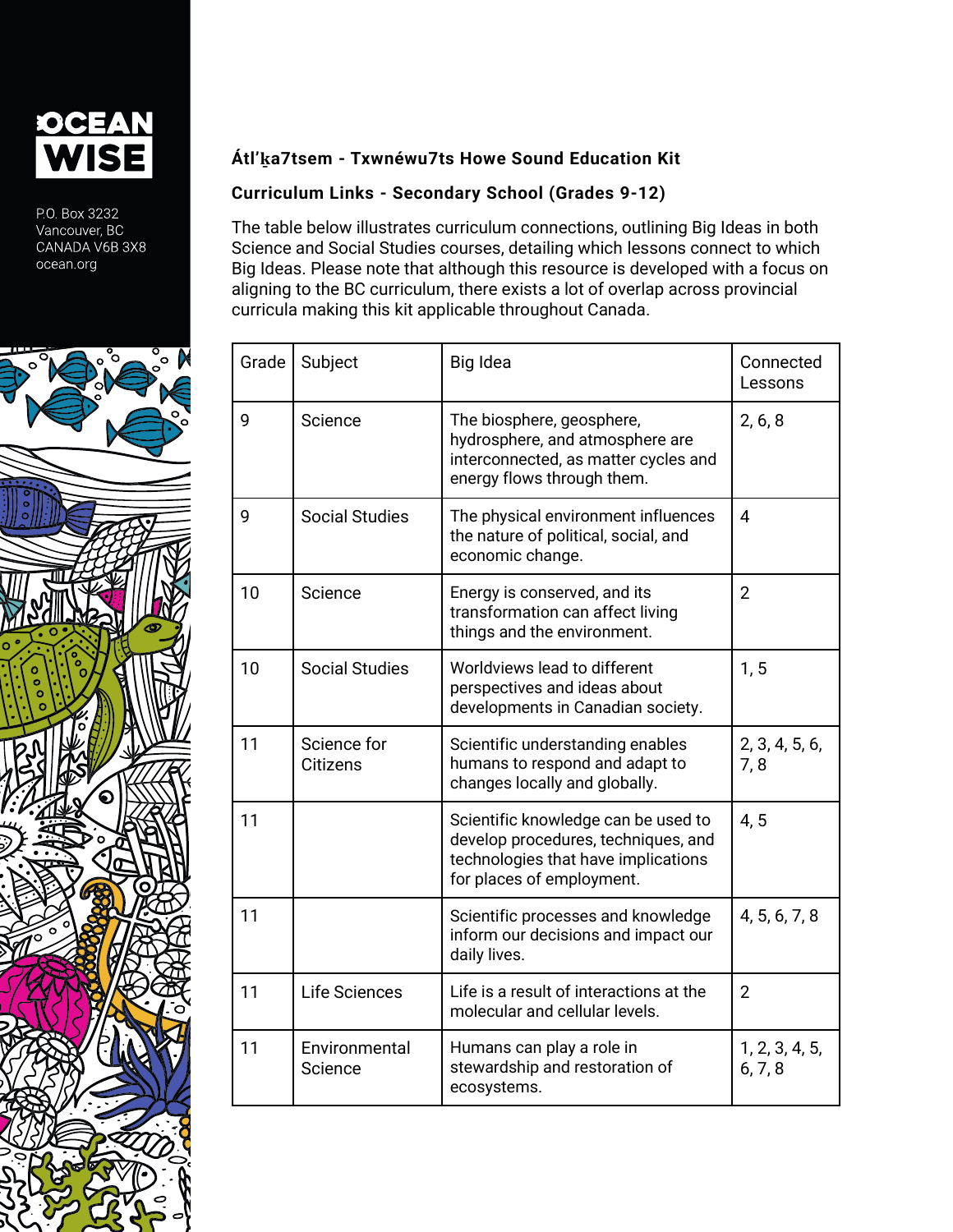| 11 |                                                 | Complex roles and relationships<br>contribute to diversity of ecosystems.                                                                                                                       | 2, 3, 7, 8    |
|----|-------------------------------------------------|-------------------------------------------------------------------------------------------------------------------------------------------------------------------------------------------------|---------------|
| 11 |                                                 | Changing ecosystems are maintained<br>by natural processes.                                                                                                                                     | 2, 3, 6, 7, 8 |
| 11 | Chemistry 101                                   | Solubility within a solution is<br>determined by the nature of the<br>solute and the solvent.                                                                                                   | 5             |
| 11 |                                                 | Matter and energy are conserved in<br>chemical reactions.                                                                                                                                       | 5, 6          |
| 11 | Chemistry 11                                    | Organic chemistry and its<br>applications have significant<br>implications for human health,<br>society, and the environment.                                                                   | 3, 6, 7, 8    |
| 11 | <b>Earth Sciences</b><br>11                     | The distribution of water has a major<br>influence on weather and climate.                                                                                                                      | 5, 6          |
| 11 |                                                 | The transfer of energy through the<br>atmosphere creates weather, and this<br>transfer is affected by climate<br>change.                                                                        | 6             |
| 11 | <b>Explorations in</b><br><b>Social Studies</b> | Decision making in urban and<br>regional planning requires balancing<br>political, economic, social, and<br>environmental factors (from Urban<br>Studies 12).                                   | 4, 7, 8       |
| 11 |                                                 | Indigenous peoples are reclaiming<br>mental, emotional, physical, and<br>spiritual well-being despite the<br>continuing effects of colonialism<br>(from Contemporary Indigenous<br>Studies 12). | 1, 4          |
| 11 |                                                 | Understanding how political<br>decisions are made is critical to being<br>an informed and engaged citizen<br>(from Political Studies 12).                                                       | 4, 7          |
| 12 | Geology 12                                      | Weathering and erosion processes<br>continually reshape landscapes<br>through the interaction of the<br>geosphere with the hydrosphere and<br>atmosphere.                                       | 5, 6          |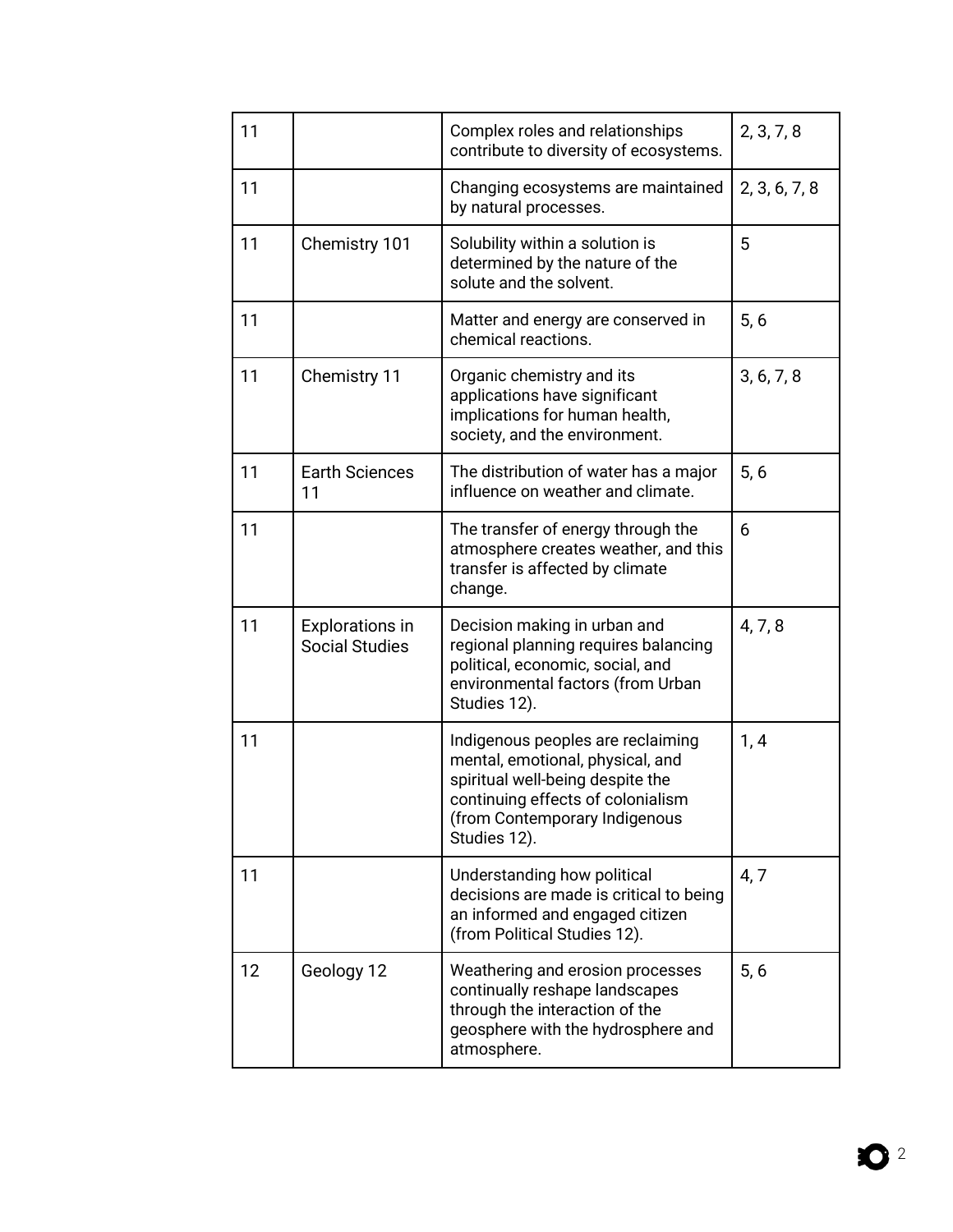| 12 | Specialized<br>Science                   | Biodiversity is dependent on the<br>complex interactions and processes<br>between biotic and abiotic factors.                                          | 2, 3, 7, 8                |
|----|------------------------------------------|--------------------------------------------------------------------------------------------------------------------------------------------------------|---------------------------|
| 12 | Environmental<br>Science 12              | Living sustainably supports the well-<br>being of self, community, and Earth.                                                                          | 1, 2, 3, 4, 5,<br>6, 7, 8 |
| 12 |                                          | Sustainable land use is essential to<br>meet the needs of a growing<br>population.                                                                     | 4                         |
| 12 |                                          | Human activities cause changes in<br>the global climate system.                                                                                        | 4, 5, 6, 7, 8             |
| 12 |                                          | Human actions affect the quality of<br>water and its ability to sustain life.                                                                          | 4, 5, 7, 8                |
| 12 | <b>Urban Studies 12</b>                  | The historical development of cities<br>has been shaped by geographic,<br>economic, political, and social<br>factors.                                  | 4                         |
| 12 |                                          | Urbanization is a critical force that<br>shapes both human life and the<br>planet.                                                                     | 4                         |
| 12 |                                          | Decision making in urban and<br>regional planning requires balancing<br>political, economic, social, and<br>environmental factors.                     | 4, 7, 8                   |
| 12 | Contemporary<br>Indigenous<br>Studies 12 | Indigenous peoples are reclaiming<br>mental, emotional, physical, and<br>spiritual well-being despite the<br>continuing effects of colonialism.        | 1, 4, 5, 7, 8             |
| 12 |                                          | Reconciliation requires all colonial<br>societies to work together to foster<br>healing and address injustices.                                        | 1, 4, 7, 8                |
| 12 |                                          | Indigenous peoples continue to<br>advocate and assert rights to self-<br>determination.                                                                | 5, 7                      |
| 12 |                                          | The identities, worldviews, and<br>languages of Indigenous peoples are<br>renewed, sustained, and transformed<br>through their connection to the land. | 1, 3, 4, 5, 7,<br>8       |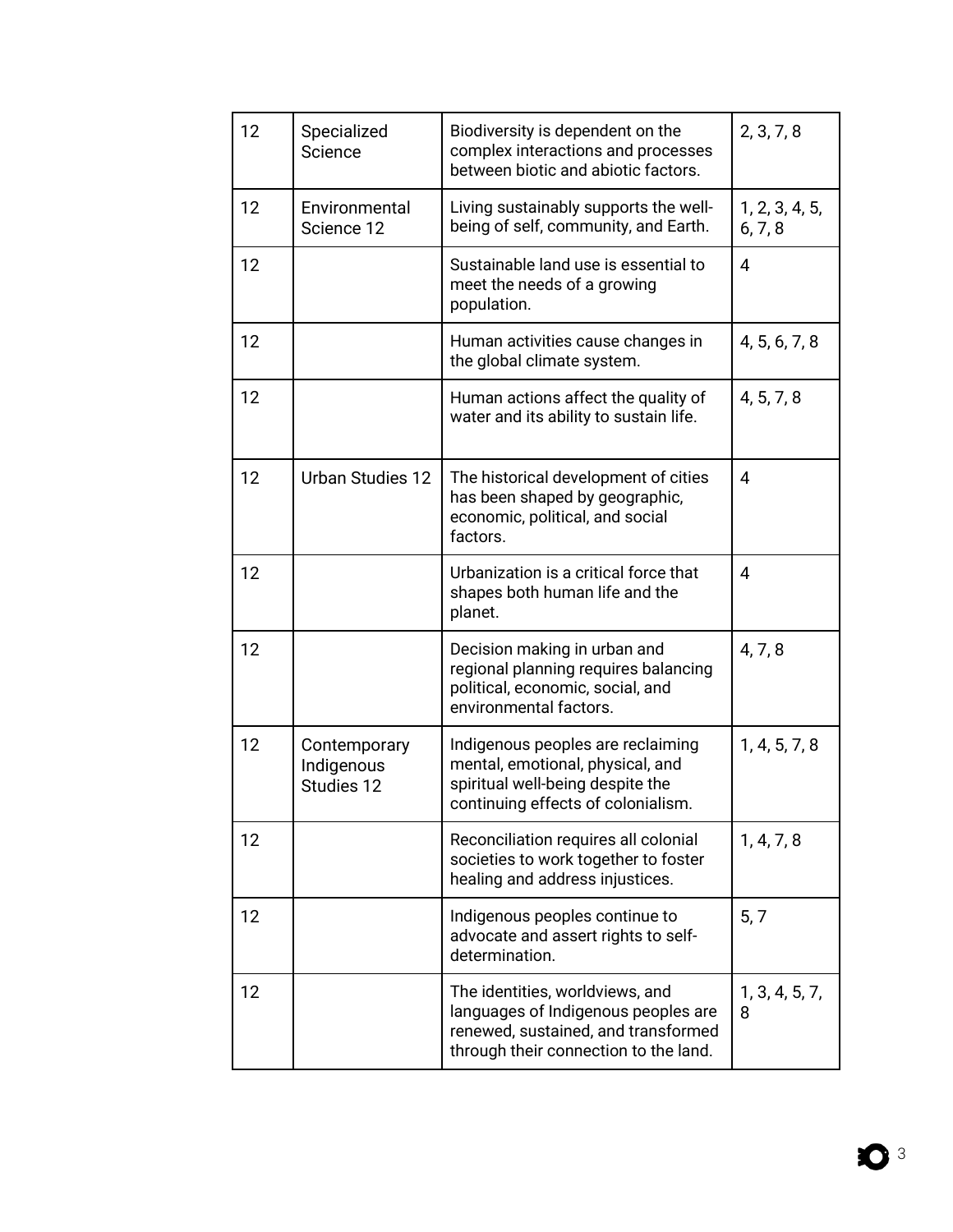| 12 | <b>B.C. First</b><br>Peoples 12 | The impact of contact and<br>colonialism continues to affect the<br>political, social, and economic lives of<br>B.C. First Peoples.                    | 1, 2, 4, 5, 7,<br>8 |
|----|---------------------------------|--------------------------------------------------------------------------------------------------------------------------------------------------------|---------------------|
|    |                                 | Through self-governance, leadership,<br>and self-determination, B.C. First<br>Peoples challenge and resist<br>Canada's ongoing colonialism.            | 1, 4, 7             |
| 12 |                                 | The identities, worldviews, and<br>languages of B.C. First Peoples are<br>renewed, sustained, and transformed<br>through their connection to the land. | 1, 3, 4, 7, 8       |
| 12 | Social Justice 12               | The causes of social injustice are<br>complex and have lasting impacts on<br>society.                                                                  | 5                   |
| 12 |                                 | Social justice initiatives can<br>transform individuals and systems.                                                                                   | 4                   |
| 12 | <b>Political Studies</b><br>12  | Decision making in a democratic<br>system of government is influenced<br>by the distribution of political and<br>social power.                         | 4, 7, 8             |
| 12 |                                 | Understanding how political<br>decisions are made is critical to being<br>an informed and engaged citizen.                                             | 4, 7, 8             |
| 12 | Physical<br>Geography 12        | Interactions between human<br>activities and the atmosphere affect<br>local and global weather and climate.                                            | 4, 5, 6, 7, 8       |
| 12 |                                 | Natural processes have an impact on<br>the landscape and human settlement.                                                                             | 3, 4, 5             |
| 12 | Law Studies 12                  | Laws can maintain the status quo<br>and can also be a force for change.                                                                                | $\overline{7}$      |
| 12 |                                 | Understanding legal rights and<br>responsibilities allows citizens to<br>participate more fully in society.                                            | $\overline{7}$      |
| 12 | Human<br>Geography 12           | A geographic region can encompass<br>a variety of physical features and/or<br>human interactions.                                                      | 4, 5, 7, 8          |
| 12 |                                 | Human activities alter landscapes in<br>a variety of ways.                                                                                             | 3, 4, 5, 6, 7,<br>8 |